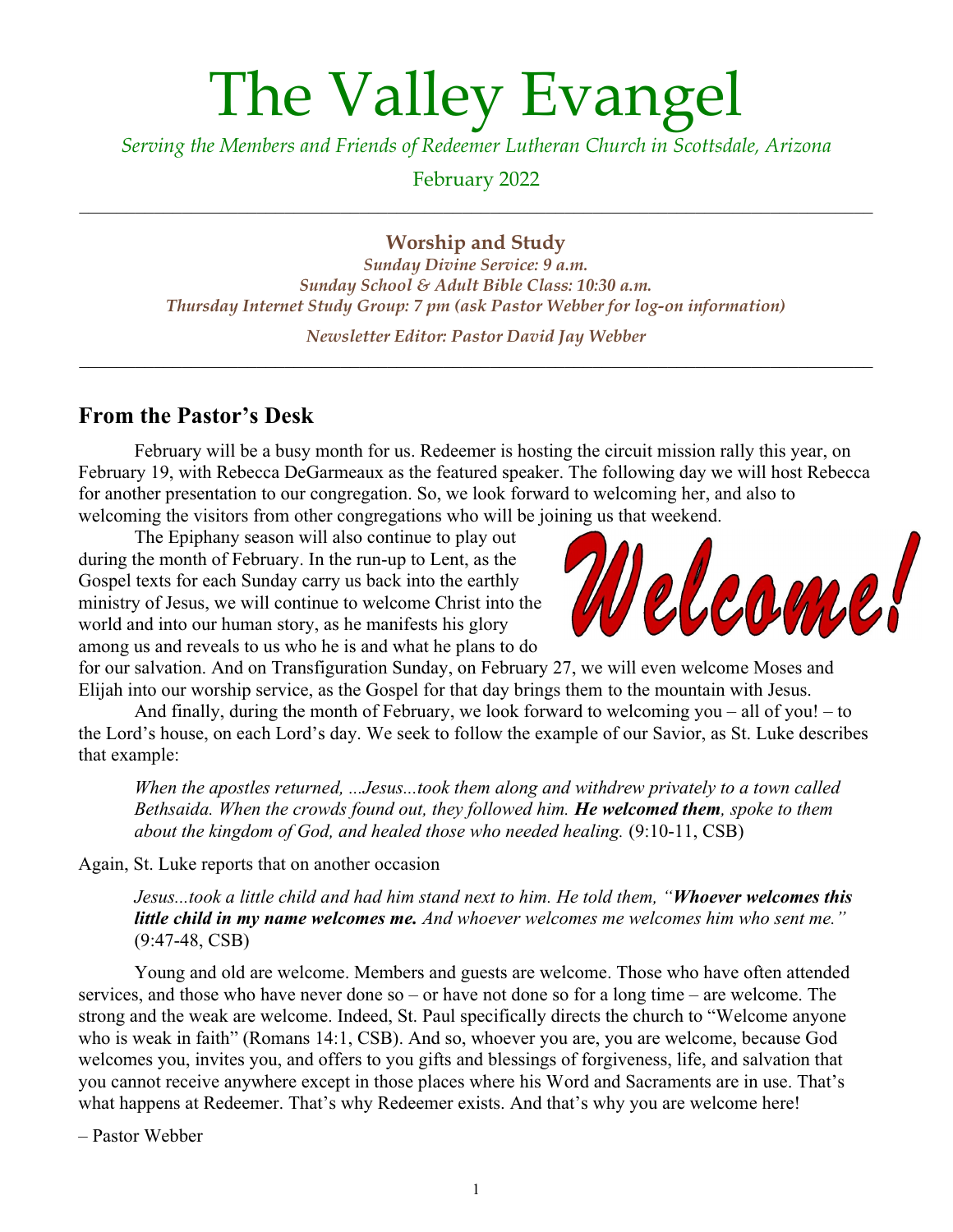#### **Ladies Guild News**

Save this date! On Saturday, February 19, the Ladies of Redeemer Lutheran Church will be hosting the annual Circuit 11 (California, Arizona, Utah) Women's Mission Rally. This year our speaker will be Rebecca DeGarmeaux, Director of the ELS Ottesen Historical Museum, in Mankato, Minnesota. Her topic will be "Katie Luther: A Historical Perspective." Credited as a stabilizing force in the life of her husband Martin Luther, Katie administered their home and finances, allowing Luther the time to write,

preach and lecture. More importantly she was hostess to many visitors to the Luther home, and to theological student boarders who would eventually leave and become missionaries throughout Europe. Also at the rally Pastor Thomas Heyn will present an ELS Mission Update, showing the progress of specific projects in India, Peru, and Texas. Our Women's Mission Rallies raise funds for these and similar projects through Cross-Stitch, the Synod-wide network which unites the various circuit rallies.

Registration for the rally will begin at 8:30 a.m. with coffee and pastries. The program begins at 9:00 a.m. and should adjourn by 3:00 p.m. The registration fee is



only \$10.00, which includes a luncheon served by the Ladies Guild. Registration forms for the rally are located on the counter in the church narthex, and can also be downloaded from the Internet at tinyurl.com/2022MissionRally Please give your completed form and fee to Carole Clingan, Marilyn Bonnell, Sandy Carlson, or Carol Webber. You can also respond by email to carolwebber@hotmail.com, or mail your registration to the church address, and pay the fee at the registration table on the day of the rally.

At the rally we will provide face masks, but they are not mandatory. We will serve pre-wrapped sandwiches and pre-packaged side dishes to comply with COVID precautions. As always, gentlemen are also invited to attend the rally. If you need transportation, then we can arrange a ride. If you would like to attend but cannot afford the registration fee, the fee will be waived. Just speak with Carole Clingan or send her an email at cfc85213@gmail.com

Thank you for your support of Ladies Guild activities. May God bless and protect you and your loved ones.

– Carole Clingan, Redeemer Ladies Guild President



#### **Ottesen Museum Presentation**

In conjunction with her visit to Arizona for the purpose of making a presentation on Katie Luther at the Circuit Women's Mission Rally on February 19, Rebecca DeGarmeaux will also be making a special presentation to the congregation after the service on Sunday, February 20, at 10:30 a.m. In lieu of a Bible Class that day, she will share with us a multimedia presentation on the Ottesen Museum, in Mankato, Minnesota – operated by the Evangelical Lutheran Synod Historical Society – with pictures and descriptions of the various historical displays that can be seen there. Rebecca is the director of this museum. Most of the members of Redeemer have never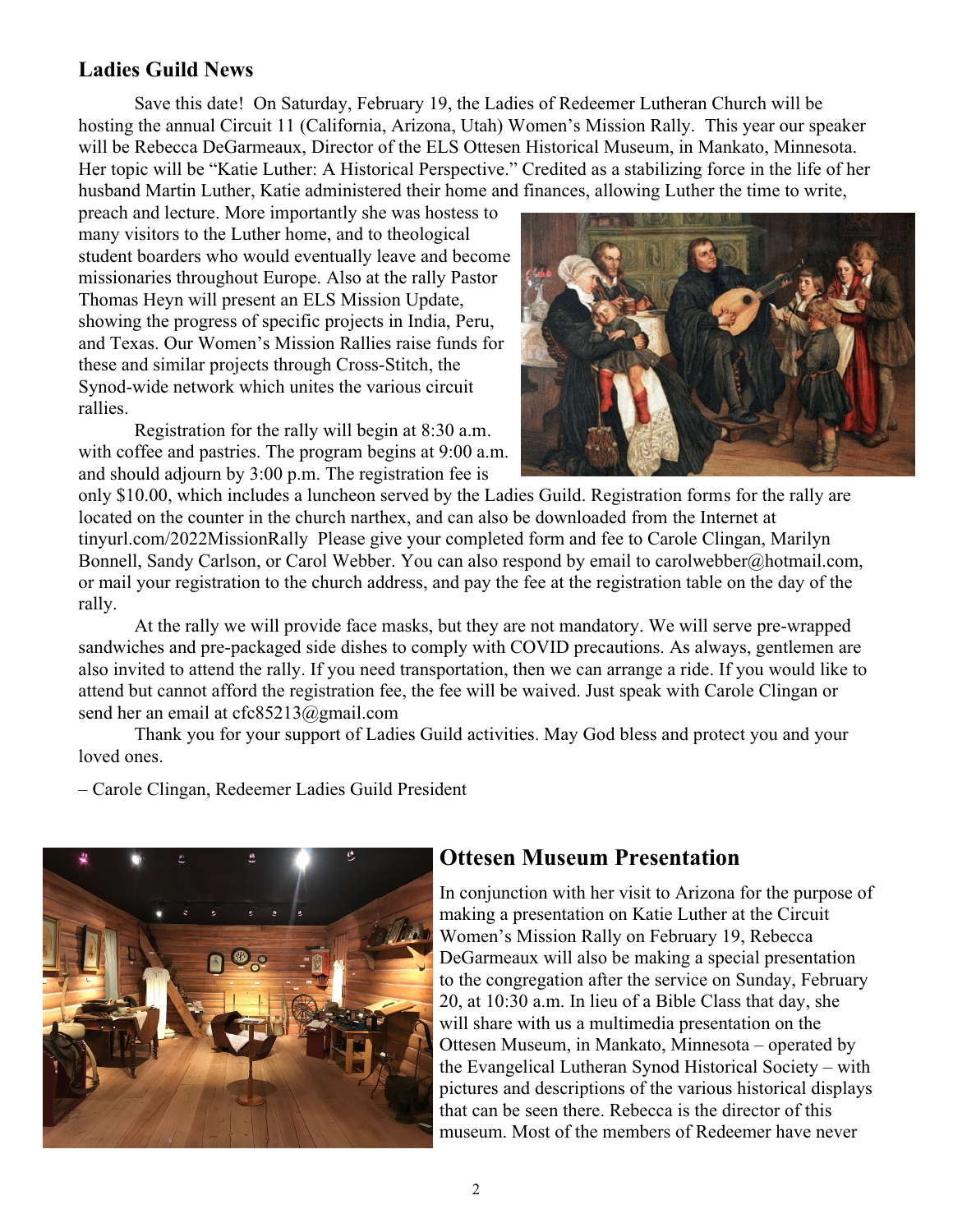had an opportunity to visit Mankato, and to go to the museum in person. This presentation will in a sense allow us to have a virtual visit to this important and interesting place. Please join us!

And make sure you read the article about Rebecca, her work at the museum, and her research on Katie Luther, elsewhere in this newsletter (This is a reprint of an article written in 2018 by a Bethany Lutheran College student who is now my son's sister-in-law!).



### **Becky DeGarmeaux: Preserving a Heritage**

*An* Inkwell *Article from 2018*

While most people have to find a work–life balance in their lives, Becky DeGarmeaux is free of that problem. In the Ottesen Museum, a small building located by the Bethany Lutheran Theological Seminary, Becky DeGarmeaux is in her element, surrounded by rich church and synodical history. When I arrive at the museum, I'm not completely sure I'm in the right place, as it nearly resembles a house more than a museum. However, the Ottesen Museum sign does not lie, so I step inside to be warmly greeted by DeGarmeaux. The museum is filled with church history books, twentieth century period clothing, an altar, and more – all shedding some light on the Evangelical Lutheran Synod's (ELS) history. It is also DeGarmeaux's work space. She is intimately familiar with most of the pieces in the collection – she is in the process of cataloging them, after all. The space is dedicated to preserving artifacts and knowledge in the history of the ELS, something not many people know about. A few minutes into polite conversation, I



mention that I have never been in the museum.

"I can give you a tour right now if you like, or we can talk first," she offers, and we decide to talk, then take a full tour. She leads me to her office located down a hall with walls featuring paintings of church founders and old photographs of ELS churches in Iowa. In her office, I ask her what exactly her job is since I, like most people, am unfamiliar with the nature of her work. "That is a good question – I do everything," she replies with a laugh. DeGarmeaux catalogs donations to the collection, leads tours of and promotes the museum, and gives presentations on synod history. "I am constantly doing research. I'm doing research on the 1918 meeting at Lime Creek so I can put together a display in the museum in time for Synod Convention." She

points to one of the books on her desk, and tells about the storyboards she is making about that church's history.

I'm curious to know about how she landed this involved job, and whether or not someone asked her or if she chose to do it. She hesitates for a moment before saying an all-encompassing: "Yes." The job almost fell into her lap after the former museum director retired. Not knowing the fate of the museum, she asked what would happen with the museum and who would run it. Next thing she knew, she was offered the job. She took to it effortlessly, eager to explore and share how congregations in the ELS could preserve their own heritage, as well as teach synodical and church history. Though it is only nine hours a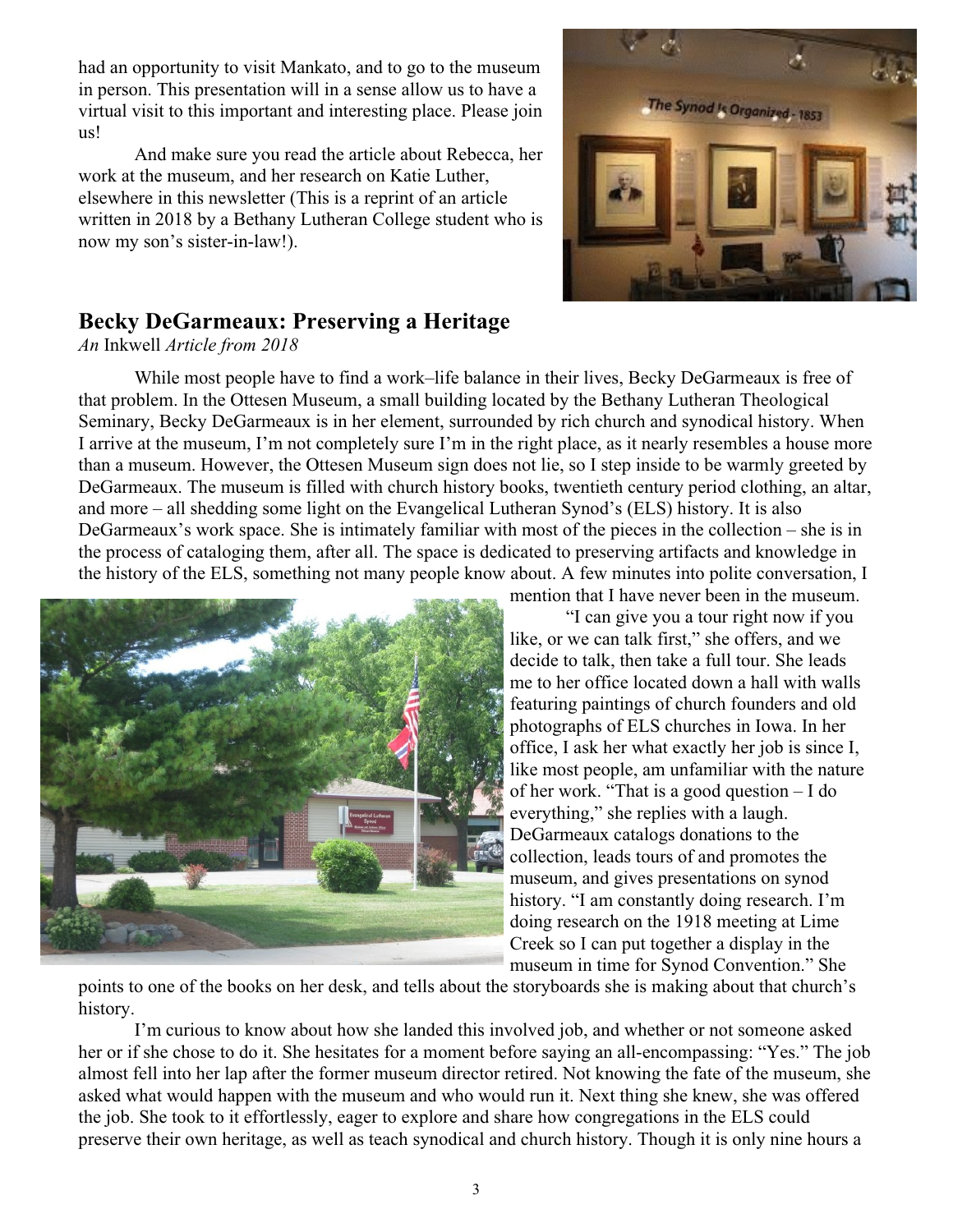week, that time is easily filled.

"There's a line in the history of the doctrine. It's not just 'We say this.' No, Koren said it. Luther said it," she begins, her assured tone revealing of how important she views preserving church history. "It's not just us making up stuff because this is what we feel like  $-i$  t's what the Bible says. So that to me is really important in encouraging places [churches] to preserve their own history as well." Through history, congregations are able to share a sense of connection with those who came before them and look to them for guidance.

As she talks about the work she does and how she is involved at the museum, it becomes clear to me that even though this is a job, she hardly considers it "work." Even when she is not working, she will read synod history books for a refresher. At this point, I have not had to ask her a single question other than "What is your job?" – she is more than willing to discuss other relevant topics that arise. Despite this, she doesn't ramble, but speaks deliberately, showing a deep understanding of these topics.

Our discussion of her work in the museum slowly shifts into a conversation on Katie Luther, wife to Lutheran reformer Martin Luther. DeGarmeaux's interest in her began when she was first married and had plenty of free time during the day while her husband, Mark, worked as a pastor in his congregations. To fill the time, DeGarmeaux started reading up on Katie for fun. Flash forward, and DeGarmeaux has presented on Katie nineteen times in the past year and a half. DeGarmeaux is invested in Katie's life and has put effort into learning all that she can about her. The amount of work she puts in would make it seem like hard work, but to DeGarmeaux, while it can be challenging, it is also a hobby—one she is devoted to and loves.

Her work on Katie Luther, much like the Ottesen Museum, came about through her natural interest in the subject, but also by a few other things falling into place. In 1992, she and her husband traveled to Germany, and in a used bookstore, DeGarmeaux recognized a book by an author who was an established authority on Katie Luther. "I don't know what this costs but I need this book," she urgently said to Mark. The book was written in German. Luckily, her husband, being fluent in German, had no trouble translating the book. A few years later, when church history scholars started developing an interest in Katie Luther, some approached Mark, wondering whether or not he had done any research on her. Mark pointed them to Becky. "A lot of it was circumstances and accident, and a lot of it fell into place," she says.

What started out as a way to pass the time at home snowballed into part of the work that she does today – a job researching, writing, or presenting on Katie Luther if asked. "I have not promoted it. It's all been word of mouth and people asking me to do it," DeGarmeaux says, and tells me about the connections she has made through giving presentations or running the Katie Luther Facebook page, on which she posts every day or two, writing short paragraphs about clothing that Katie would have worn, food she would have cooked, or how she would have raised her children. She travels a fair amount for Katie Luther presentations, most of it is local, though she's gone to Washington and Florida, two far corners of the United States. And though this was not for a presentation, DeGarmeaux also traveled to Germany this past summer, with a long list of cities and destinations she wanted to visit. She'd presented this list to Dennis Marzolf, the Bethany choir director, family friend, and the one organizing the trip, and he shut her down with a quick "Too bad," in a good-natured way. Despite this, she was able to visit the house where Katie Luther died, among some other iconic sites.

As we discuss Germany, I direct my attention to her bookshelf, filled with Lutheran-related objects, a few of them from Germany. She tells me the story of a Luther Rose, a symbol of the Reformation and tenets in Christianity, where the seller also threw in a small, die-like ball that children would have played with around the time of the Reformation. I point to what looks like a unique wine jug commemorating the Reformation, and ask for the story behind that. "Oh, that," she laughs. "The Marzolfs got that for us from Sam's Club."

Because a fair amount of her time is spent working in the museum or researching, I'm curious as to how she spends her free time. She pauses for a moment, struggling to find a hobby that does not involve her work, serving others in some way, or being productive. Eventually she comes up with a few.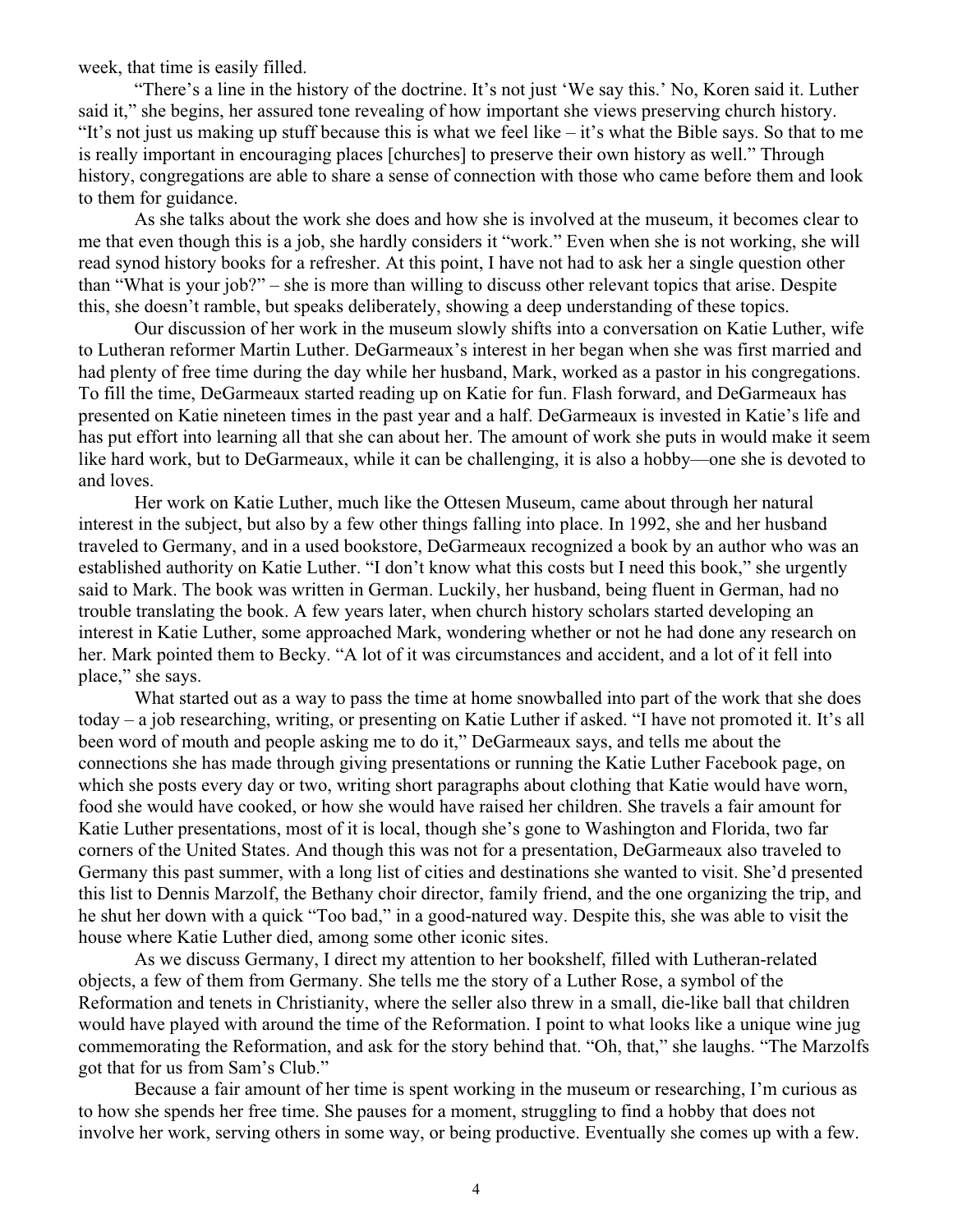"I do hand sewing, but it's stuff to give away, so there's always deadlines," she says, and mentions that she is currently working on an afghan for a nephew who will be confirmed. She also makes baby bibs, ornaments, and wedding shower presents, among other things. "I do relax, it's just busy relaxing," she says.

I get the sense that this mentality is a defining trait of DeGarmeaux's – she constantly looks for new things to learn, and this is why the work she does never feels like a chore. My suspicions are further confirmed when she mentions that she is also trying to learn German through the Duolingo app. Perhaps the most casual hobby she enjoys is reading – everything from Jane Austen to books on church history. I find out she recently finished Harry Potter and the Deathly Hallows, so we take the necessary time to discuss the ending of the series, something on which we have common ground. Even DeGarmeaux's vacations are productive. For Spring Break, she has plans for traveling to colonial Williamsburg's historical sites. This strikes me as a fitting example of the "busy relaxing," DeGarmeaux referred to earlier.

We make our way out of her office, and she gives me a tour of the museum. The museum is filled with pictures, paintings, books, clothing – whatever enriches the Lutheran tradition. As we go into a room filled with pews and an altar, she answers my questions about the Lutheran relics, and even offers to let me make a bookmark. I find myself wanting to ask more and more, knowing she will have some interesting take, or a story to tell. She leads me downstairs, which is essentially a makeshift cabin filled with home items from the mid-nineteenth century. Some churches with young confirmands ask her to do presentations on Synod history, and sometimes she even presents on Laura Ingalls Wilder, donned in clothes she would have worn in order to add to the authenticity. I have a feeling that though seventh and eighth graders might not be initially interested in the home life of ELS church founders, DeGarmeaux manages to engage them.

As we return to the main floor of the museum, she is stopped by one of her coworkers with a beautiful, intricate necklace for her to catalog. She asks about its origin and history, and I once again am struck by how invested she is in her work, a luxury many do not have. Her work–life balance operates in a unique way, as both of those things seem to effortlessly blend together. She views her work as worthwhile, not simply because she enjoys doing it, but because she knows it will be invaluable for those who come after her. She understands the need for preserving history and looking to those in the past for guidance to understand ourselves today. Being a part of the rich church history of the ELS is priceless to her, as is sharing that history, even from this small building in Mankato.

– Emeline Ring Gullixson

inkwellblc.com/2018/09/20/becky-degarmeaux-preserving-a-heritage

#### **Observations and Reflections on the Divine Service**

*A Guest Article*

Attending services at Redeemer is a serious blessing.

The gift being offered by God in the Divine Service is consequential. It is critical that it be received and respected on a regular basis, and not be permitted to dissipate as if it were but a temporary mist; as if it were merely the imparting of a brief happy thought that sustains for a few days; or as if it were a touch of clever humor resulting in a chuckle or two. Short-term stints of happy times are nice, and can be fun. Brief moments of reflection on our sins and needs are also okay. But such things fill the services in too many churches, too often. Far better is the somber sorrow and the enduring sober joy that are instilled and brought forth by what is supposed to be presented and received in the Divine Service.

Adiaphora's outer limits, and church growth motives, can still allow Christ to be present; and believers can still be brought to faith in such worship services. Praise

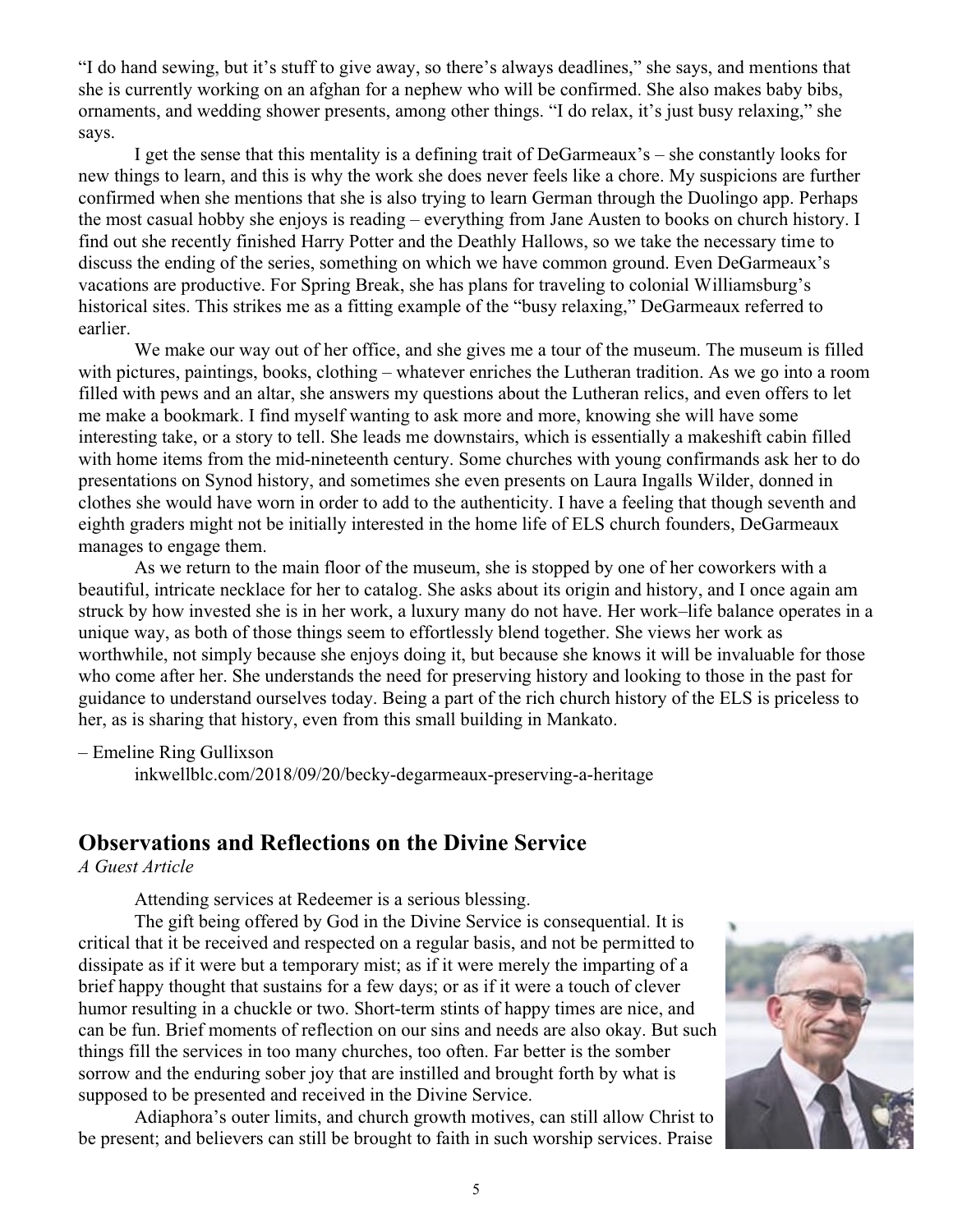God! However, reverent preaching of God's Word, and reverent liturgy and Sacrament in the Divine Service, have an enduring strength and a gravitas that more deeply bring these deep truths to us: truths that are often paradoxical to our mind; truths that can seem very simple and yet are also astonishingly profound. Such things can penetrate to the heart and bring peace to the mind. But it is only through the Great Physician's Word alone – through fidelity in the linking of Scripture with Scripture in the liturgy – that this occurs.

Among my favorite parts of a sermon is the phrase, "And so." Why? The context of Scripture has been established, and the foundation of its essential message – prepared for the heart – has been laid. The message itself is then delivered and received – with praise to God, and thanks to Jesus. This is a miracle. "Lord, to whom shall we go? You have the words of eternal life" (John 6:68).

– Peter Bockoven

#### **New Book in the Church Library**

#### *Prayer* by Ole Hallesby (donated by Peter Bockoven)

A Christian classic that is a must-read for those wanting to understand prayer, its purpose, and its power. The author understands the complexity and the simplicity of prayer, relaying that prayer is not using God for our own means but rather prayer is dependence, openness, trust, and listening. (Goodreads)

Ole Hallesby was one of Norway's leading Christian teachers and devotional writers. During World War II he was imprisoned for his resistance to the Nazi regime.





**Join us for the Divine Service for the Transfiguration of Our Lord: Sunday, February 27, 9 a.m.**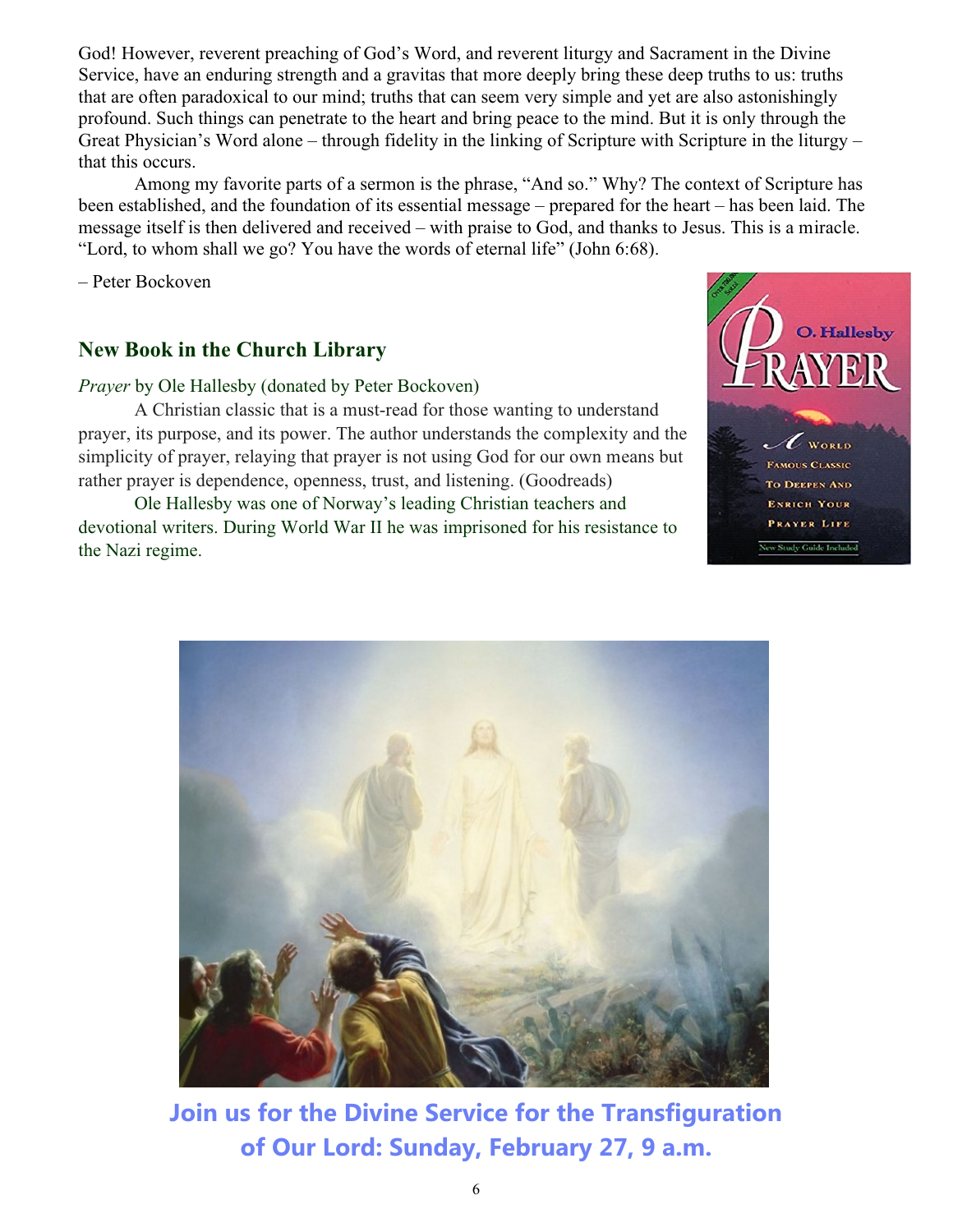| <b>Redeemer Lutheran Church</b><br><b>February 2022</b>                                                                                                 |                                           |         |                                                                                              |                                                                                                                             |                                                                                              |                                                                                  |
|---------------------------------------------------------------------------------------------------------------------------------------------------------|-------------------------------------------|---------|----------------------------------------------------------------------------------------------|-----------------------------------------------------------------------------------------------------------------------------|----------------------------------------------------------------------------------------------|----------------------------------------------------------------------------------|
| Sunday                                                                                                                                                  | Monday                                    | Tuesday | Wednesday                                                                                    | Thursday                                                                                                                    | Friday                                                                                       | Saturday                                                                         |
|                                                                                                                                                         |                                           | 1       | $\overline{2}$<br>Pastor Webber<br>at a continuing<br>education<br>course in<br>Catalina, AZ | $\mathbf{3}$<br>Pastor Webber<br>at a continuing<br>education course<br>in Catalina, AZ<br>Internet Study<br>Group canceled | $\overline{4}$<br>Pastor Webber<br>at a continuing<br>education<br>course in<br>Catalina, AZ | 5                                                                                |
| 6 Epiphany 5<br>Divine Service 9am;<br>Sunday School & Adult<br>Class 10:30am                                                                           | $\overline{7}$                            | 8       | 9                                                                                            | 10<br>Internet Study<br>Group 7pm                                                                                           | 11                                                                                           | 12                                                                               |
| 13 Epiphany 6<br>Divine Service 9am;<br>Ladies Guild meeting<br>after the service; Sunday<br>School & Adult Class<br>10:30am                            | 14<br>Church<br>Council<br>meeting<br>7pm | 15      | 16                                                                                           | 17<br>Internet Study<br>Group 7pm                                                                                           | 18                                                                                           | 19<br><b>ELS Southwest</b><br>Circuit<br>Women's<br>Mission Rally at<br>Redeemer |
| 20 Epiphany 7<br>Divine Service 9am;<br>Sunday School & special<br>presentation by Rebecca<br>DeGarmeaux on the<br><b>ELS Ottesen Museum</b><br>10:30am | 21                                        | 22      | 23                                                                                           | 24<br><b>Internet Study</b><br>Group 7pm                                                                                    | 25                                                                                           | 26                                                                               |
| 27 Transfiguration<br>Divine Service 9am;<br>Sunday School & Adult<br>Class 10:30am                                                                     | 28                                        |         |                                                                                              |                                                                                                                             |                                                                                              |                                                                                  |